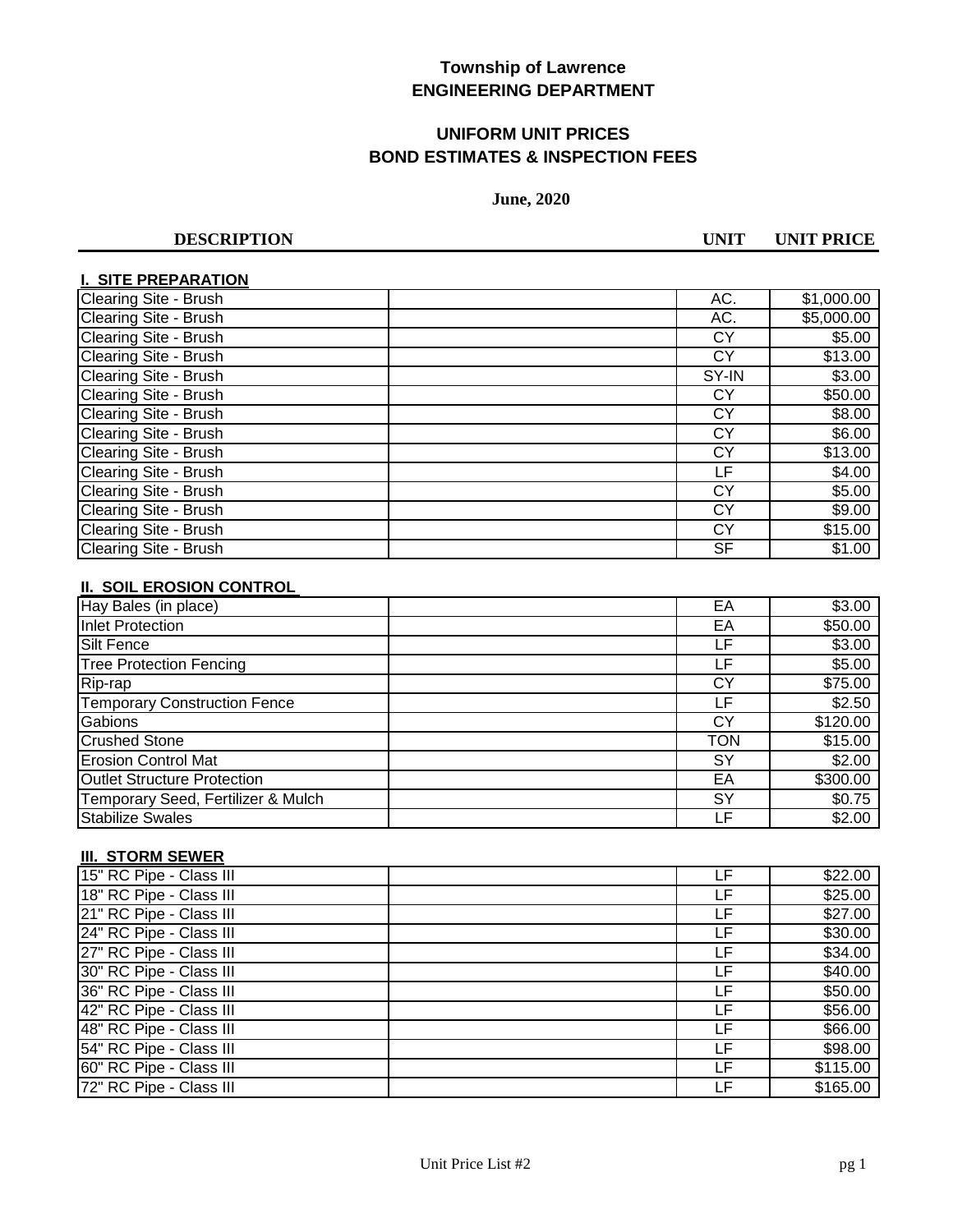# **UNIFORM UNIT PRICES BOND ESTIMATES & INSPECTION FEES**

### **June, 2020**

**DESCRIPTION UNIT UNIT PRICE**

| <b>DESCRIPTION</b>                    | <b>UNIT</b>              | <b>UNIT PRICE</b>     |
|---------------------------------------|--------------------------|-----------------------|
| 15" RC Pipe - Class V                 | LF                       | \$26.00               |
| 18" RC Pipe - Class V                 | LF                       | \$29.00               |
| 21" RC Pipe - Class V                 | LF                       | \$32.00               |
| 24" RC Pipe - Class V                 | LF                       | \$35.00               |
| 27" RC Pipe - Class V                 | $\overline{\mathsf{LF}}$ | \$40.00               |
| 30" RC Pipe - Class V                 | $\overline{\mathsf{LF}}$ | \$47.00               |
| 14" x 23" HERCP - Class III           | LF                       | \$45.00               |
| 19" x 30" HERCP - Class III           | $\overline{\mathsf{LF}}$ | \$50.00               |
| 24" x 38" HERCP - Class III           | $\overline{\mathsf{LF}}$ | \$55.00               |
| 29" x 45" HERCP - Class III           | $\overline{\mathsf{LF}}$ | \$82.00               |
| 34" x 53" HERCP - Class III           | $\overline{\mathsf{LF}}$ | \$110.00              |
| 15" Flared End Section                | EA                       | \$525.00              |
| 18" Flared End Section                | EA                       | \$580.00              |
| 21" Flared End Section                | EA                       | \$700.00              |
| 24" Flared End Section                | EA                       | \$750.00              |
| 27" Flared End Section                | EA                       | \$850.00              |
| 30" Flared End Section                | EA                       | \$1,050.00            |
| 36" Flared End Section                | EA                       | $\overline{1,260.00}$ |
| Storm Sewer Manhole, 4' Dia. Base     | EA                       | \$1,350.00            |
| Storm Sewer Manhole, 5' Dia. Base     | EA                       | \$1,600.00            |
| Storm Sewer Manhole, 6' Dia. Base     | EA                       | \$2,200.00            |
| Inlet - Type A                        | EA                       | \$1,260.00            |
| Inlet - Type B                        | EA                       | \$1,680.00            |
| Inlet - Type E                        | EA                       | \$1,785.00            |
| <b>Inlet - Lawn</b>                   | EA                       | \$650.00              |
| 4" PVC Underdrain, SDR-35             | $\overline{\mathsf{LF}}$ | \$20.00               |
| 6" PVC Drain, SDR-35                  | LF                       | \$15.00               |
| 8" PVC Drain, SDR-35                  | LF                       | \$18.00               |
| 12" PVC Drain, SDR-35                 | LF                       | \$20.00               |
| Low Flow Channel, Concrete (4" thick) | $\overline{\mathsf{SF}}$ | \$4.00                |
| Concrete, Class B (Forms & Steel)     | <b>CY</b>                | \$500.00              |
| Concrete, Class C (No Forms or Steel) | <b>CY</b>                | \$125.00              |
| <b>Outlet Structure</b>               | EA                       | \$5,000.00            |

## **IV. PAVING**

| Subbase, Soil Aggreg., Type 5A        | TON | \$21.00 |
|---------------------------------------|-----|---------|
| Bituminous Stabilized Base Course,    |     |         |
| Stone Mix I-2                         | TON | \$75.00 |
| Bituminous Concrete, Type FABC,       |     |         |
| Stone Mix I-5                         | TON | \$80.00 |
| Bituminous Porous Concrete, Type FABC | TON | \$80.00 |
| Prime Coat (MC-30)                    | GAL | \$2.00  |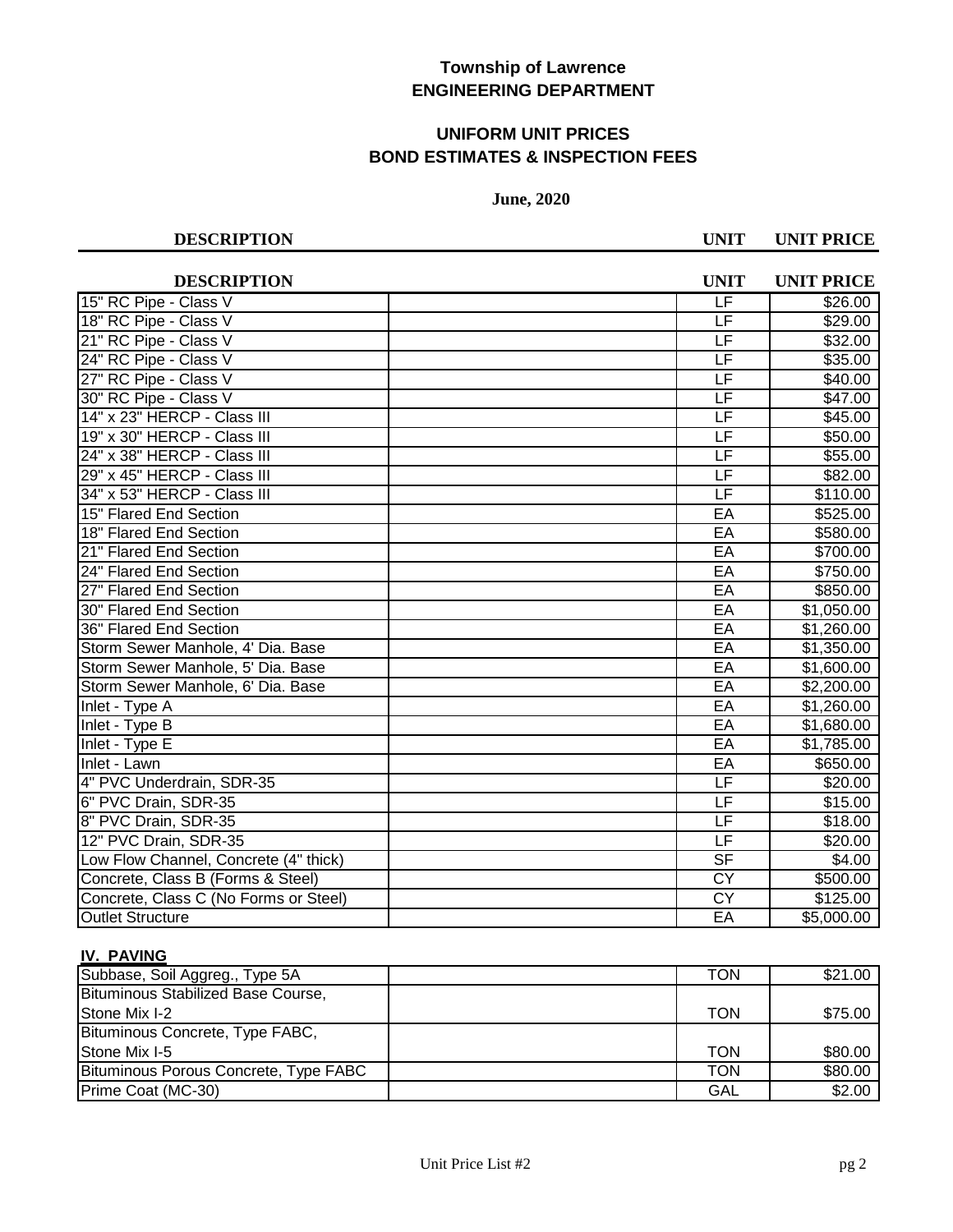# **UNIFORM UNIT PRICES BOND ESTIMATES & INSPECTION FEES**

## **June, 2020**

**DESCRIPTION UNIT UNIT PRICE**

| <b>DESCRIPTION</b>                         | UNIT      | <b>UNIT PRICE</b> |
|--------------------------------------------|-----------|-------------------|
| Tack Coat (RS-1)                           | GAL       | \$2.00            |
| Concrete Curb, Class B, 6x8x18             | ΙF        | \$20.00           |
| Concrete Curb, Class B, 8x10x20            | l F       | \$20.00           |
| Belgian Block Curb                         | l F       | \$20.00           |
| Monolithic Concrete Curb & Gutter, Class B | ΙF        | \$25.00           |
| Sidewalk, Concrete, 4" Thick, Class B      | <b>SY</b> | \$45.00           |
| Apron, Concrete, 6" Class B (6x6 ww)       | SY        | \$70.00           |

## **V. TRAFFIC CONTROL**

| Sign, Traffic Control           | EА | \$100.00   |
|---------------------------------|----|------------|
| Sign, Street                    | EА | \$100.00   |
| <b>Light Standards</b>          | EΑ | \$1,200.00 |
| Bollards                        | EA | \$500.00   |
| Striping                        | ۲F | \$1.00     |
| Metal Guide Rail                |    | \$25.00    |
| <b>Breakaway Cable Terminus</b> | EA | \$600.00   |

### **VI. SITE WORK**

| Sod                                | SY        | \$5.00     |
|------------------------------------|-----------|------------|
| Topsoil, 4" thick                  | SY        | \$2.50     |
| Fertilizing & Seeding, Type A      | <b>SY</b> | \$1.00     |
| Hay Mulch                          | SY        | \$0.35     |
| Wood Chip Mulch                    | SY        | \$2.00     |
| Wood Chip Path, 10' width          | LF        | \$75.00    |
| Asphalt Path, 10' width            | LF        | \$95.00    |
| Porous Asphalt Path, 10' width     | LF        | \$105.00   |
| Chain Link Fence, 6' High          | LF        | \$14.00    |
| Board on Board Fence, 6' High      | LF        | \$13.00    |
| Stockade Fence, 6' High            | LF        | \$8.00     |
| <b>Railroad Ties</b>               | LF        | \$5.50     |
| Concrete Dumpster Pad, w/Enclosure | EA        | \$2,500.00 |
| <b>Brick/Concrete Pavers</b>       | SY        | \$40.00    |
| Interlocking Block Retaining Wall  | SF        | \$30.00    |

#### **VII. MISCELLANEOUS**

| Monuments,<br>concrete | - 1 |  |
|------------------------|-----|--|
| Pins<br>steel          | --  |  |

#### **VIII. LANDSCAPING**

| <b>NAME</b><br><b>BOTANICAL</b> | <b>COMMON NAME</b>   | <b>SIZE</b>            |                                 |
|---------------------------------|----------------------|------------------------|---------------------------------|
| Abelia<br>u grandiflora         | <b>Glossy Abelia</b> | 18"-24"                | ጦግጣ<br>$\overline{ }$<br>৩/৩./Ე |
| <b>Acer</b><br>* buergeranum    | <b>Trident Maple</b> | 2.102<br>cal.<br>د-۱/∠ | \$637.50                        |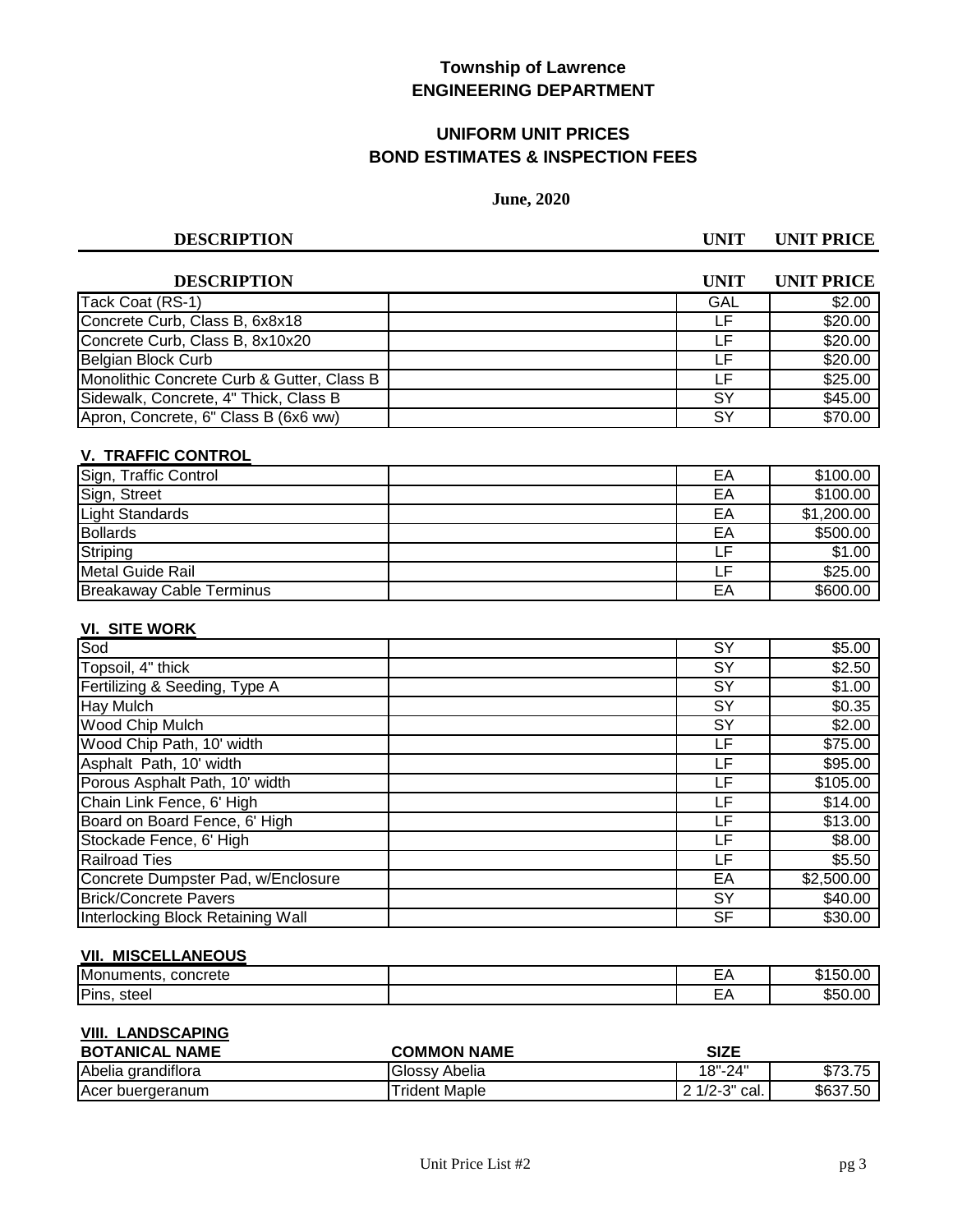# **UNIFORM UNIT PRICES BOND ESTIMATES & INSPECTION FEES**

### **June, 2020**

| <b>DESCRIPTION</b>                  |                                   | <b>UNIT</b>       | <b>UNIT PRICE</b> |
|-------------------------------------|-----------------------------------|-------------------|-------------------|
| Acer campestre                      | Hedge Maple                       | 2 1/2-3" cal.     | \$612.50          |
| Acer ginnala                        | Amur Maple                        | 2 1/2-3" cal.     | \$437.50          |
| Acer palmatum                       | Japanese Red Maple                | $6' - 7'$         | \$745.00          |
| Acer platanoides 'Crimson King'     | Crimson King Maple                | 3-3 1/2" cal.     | \$549.00          |
| Acer rubrum 'October Glory'         | <b>October Glory Red Maple</b>    | 3-3 1/2" cal.     | \$737.50          |
| Acer saccharum                      | Sugar Maple                       | 3-3 1/2" cal.     | \$737.50          |
| Amelanchier canadensis              | <b>Shadblow Serviceberry</b>      | 2-2 1/2" cal.     | \$437.50          |
| Amelanchier laevis                  | <b>Alleghany Serviceberry</b>     | 2-2 1/2" cal.     | \$437.00          |
| Aronia arbtutifolia brilliantissima | <b>Red Chokeberry</b>             | $2' - 3'$ ft.     | \$73.75           |
| Azalea 'Delaware Valley'            | Delaware Valley Azalea            | $18" - 24"$       | \$65.00           |
| Azalea exbury                       | Exbury Azalea                     | 18"-24"           | \$72.50           |
| Azalea 'Hino-Crimson'               | <b>Hino-Crimson Azalea</b>        | $18" - 24"$       | \$65.00           |
| Azalea 'Stewartsonia'               | Stewartsonian Azalea              | $18" - 24"$       | \$65.00           |
| Berberis julianae                   | Wintergreen Barberry              | $18" - 24"$       | \$45.00           |
| Betula nigra                        | <b>River Birch</b>                | $10' - 12'$       | \$487.50          |
| Buxus microphylla var. koreana      | Korean Boxwood                    | 18"-24'           | \$112.50          |
| <b>Buxus sempervirens</b>           | Common Boxwood                    | $18: -24"$        | \$135.00          |
| Carpinus betulus                    | European Hornbeam                 | 2-2 1/2" cal.     | \$587.50          |
| Carpinus caroliniana                | American Hornbeam                 | 2 1/2-3" cal.     | \$1,450.00        |
| Cedrus atlantica glauca             | <b>Blue Atlas Cedar</b>           | $6' - 8'$         | \$362.50          |
| Celtis bungeana                     | <b>Bunge Hackberry</b>            | 2 1/2-3" cal.     | \$1,125.00        |
| Cercidiphyllum japonicum            | Katsura                           | 3-3 1/2" cal.     | \$787.50          |
| Cercis canadensis                   | Eastern Redbud                    | $7' - 8'$         | \$362.50          |
| Chamaecyparis obtuse 'Hinoki'       | Hinoki Cypress                    | $4' - 5'$         | \$562.50          |
| Cladrastis lutea                    | Yellowwood                        | $2 - 2$ 1/2" cal. | \$434.00          |
| Clethra alnifloia                   | Summersweet                       | $15 - 18$         | \$55.00           |
| Cornus alba sibirica                | Siberian Dogwood                  | $3' - 4'$         | \$72.50           |
| Cornus Rutgers hybrid               | Rutgers hybrid Dogwood            | $8' - 10'$        | \$495.00          |
| Cornus kousa                        | Kousa Dogwood                     | 2-2 1/2" cal.     | \$662.50          |
| Cornus stolonifera lutea            | Yellowtwig                        | $3' - 4'$         | \$87.50           |
| Cotoneaster apiculata               | <b>Cranberry Cotoneaster</b>      | $12" - 18"$       | \$42.50           |
| Cotoneaster salicifolia repens      | Park Carpet Cotoneaster           | $12" - 18"$       | \$42.50           |
| Crataegus phaenopyrum               | Washington Hawthorne              | $21/2-3"$         | \$587.50          |
| Cryptomeria japonica                | Cryptomeria                       | $5'-6'$           | \$350.00          |
| Deutzia gracilis                    | Slender Deutzia                   | 18"-24"           | \$52.50           |
| Euonymous fortunei coloratus        | <b>Purpleleaved Wintercreeper</b> | $21/4"$ pot       | \$3.50            |
| Euonymous fortunei vegetus          | <b>Bigleaf Wintercreeper</b>      | 18"-24"           | \$45.00           |
| Fagus atropinicea                   | Copper Beech                      | 3-3 1/2" cal.     | \$1,487.50        |
| Fagus grandifolia                   | American Beech                    | 3-3 1/2" cal.     | \$1,155.00        |
| Fothergilla gardenii                | Dwarf Fothergilla                 | $12" - 18"$       | \$70.00           |
| Fothergilla major                   | Large Fothergilla                 | $12" - 18"$       | \$70.00           |
| Fraxinus americana 'Autumn Purple'  | Autumn Purple Ash                 | 3-3 1/2" cal.     | \$712.50          |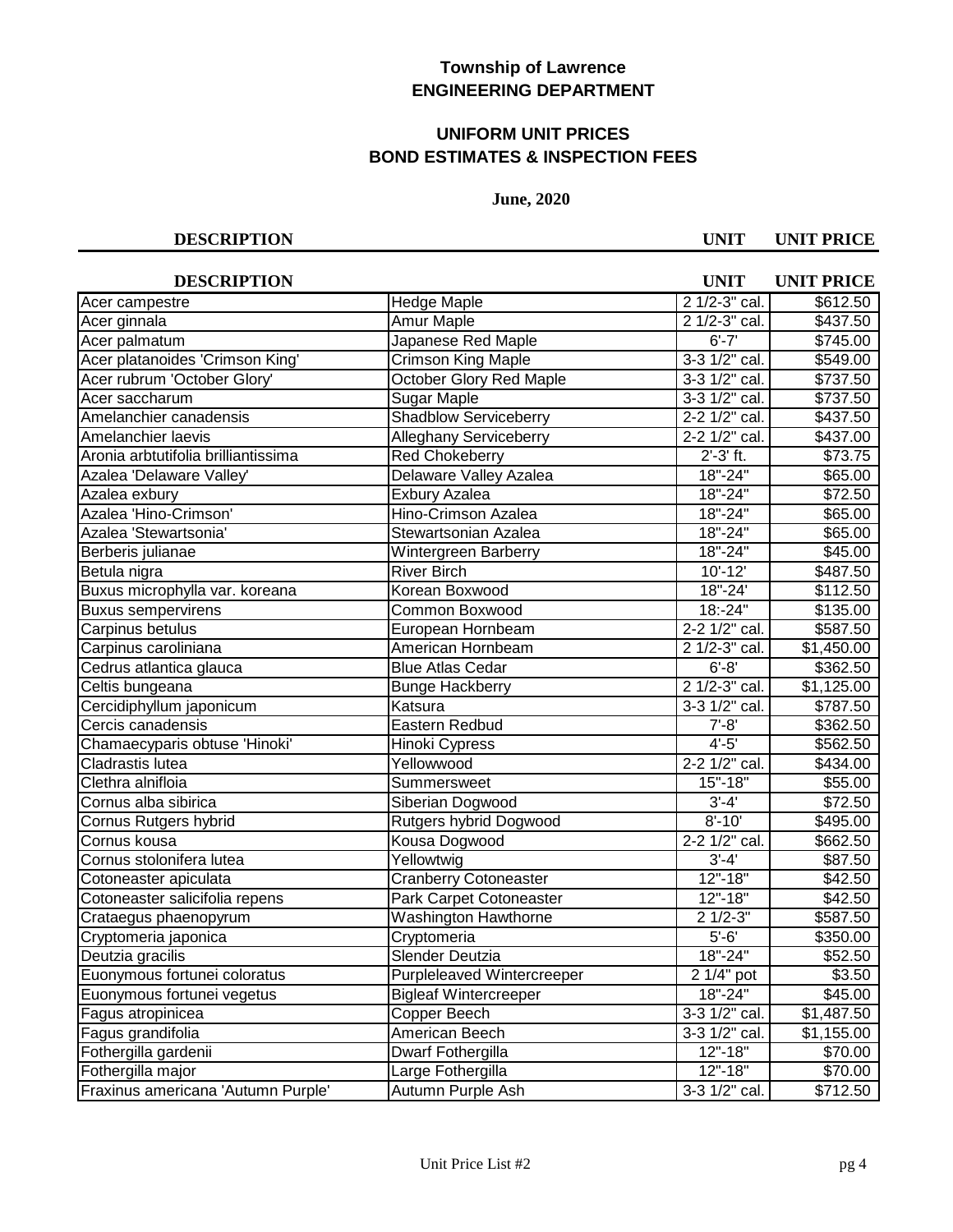# **UNIFORM UNIT PRICES BOND ESTIMATES & INSPECTION FEES**

## **June, 2020**

| <b>DESCRIPTION</b>                  |                                | <b>UNIT</b>   | <b>UNIT PRICE</b>  |
|-------------------------------------|--------------------------------|---------------|--------------------|
| Fraxinus lanceolota                 | Green Ash                      | 3-3 1/2" cal. | \$712.50           |
| Gingko biloba 'Princeton Sentry'    | <b>Princeton Sentry Gingko</b> | 3-3 1/2" cal. | \$1,147.50         |
| Gleditsia triacanthos inermis       | Shademaster Honeylocust        | 3-3 1/2" cal. | \$887.50           |
| Hamamelis virginiana                | Witchhazel                     | $4' - 5'$     | \$157.00           |
| Hedera helix baltica                | English Ivy                    | $21/4$ " pot  | \$3.50             |
| Hibiscus syriacus                   | Rose of Sharon                 | $18 - 24$     | \$67.50            |
| Hydrangea paniculata grandiflora    | PeeGee Hydrangea               | $5 - 6'$      | \$245.00           |
| llex crenata hellerei               | Dwarf Heller Japanese Holly    | $18" - 24"$   | \$67.50            |
| llex glabra                         | <b>Inkberry</b>                | $18" - 24"$   | \$75.00            |
| llex glabra compacta                | <b>Compact Inkberry</b>        | $18" - 24"$   | \$75.00            |
| llex opaca                          | <b>Male American Holly</b>     | $6' - 7'$     | \$737.50           |
| llex opaca (berried)                | <b>Female American Holly</b>   | $6' - 7'$     | \$737.50           |
| <b>Ilex x Nellie Stevens</b>        | <b>Nellie Stevens Holly</b>    | $5 - 6'$      | \$362.50           |
| Itea virginica                      | Virginia Sweetspire            | 24"           | \$65.00            |
| Juniperus chinensis glauca hetzi    | Hetz Juniper                   | 18"-24'       | \$92.50            |
| Juniperus chinensis pfitz. compacta | Compact Pfitzer Juniiper       | $18" - 24"$   | \$67.50            |
| Juniperus chinensis 'Torulosa'      | Torulosa Juniper               | $4' - 5'$     | \$187.50           |
| Juniperus conferta                  | Shore Juniper                  | 18"-24"       | \$48.75            |
| Juniperus horizontalis 'Bar Harbor' | Bar Harbor Juniper             | 18"-24"       | \$48.75            |
| Juniperus horizontalis plumosa      | Andorra Juniper                | $18 - 24$     | $\frac{1}{667.50}$ |
| Juniperus horizontalis wiltoni      | <b>Blue Rug Juniper</b>        | $18 - 24$     | \$48.75            |
| Juniperus parsonii                  | Parsons Juniper                | 18"-24"       | \$47.50            |
| Juniperus sargenti                  | Sargent Juniper                | $15 - 18$     | \$36.00            |
| Juniperus virginiana                | Eastern Redcedar               | $5 - 6'$      | \$262.50           |
| Kalmia latiflora                    | <b>Mountain Laurel</b>         | $15" - 18"$   | \$72.50            |
| Koelreuteria paniculata             | Golden Rain Tree               | 2-2 1/2" cal. | \$562.50           |
| Leucothoe axillaris                 | Coast Leucothoe                | 18"-24"       | \$50.00            |
| Ligustrum ibolium                   | <b>Ibolium Privet</b>          | $2' - 3'$     | \$47.50            |
| Liquidambar styraciflua             | Sweetgum                       | 3-3 1/2" cal. | \$1,062.50         |
| Liriodendron tulipfera              | Tuliptree                      | 2-2 1/2" cal. | \$662.50           |
| Magnolia soulangiana                | Saucer Magnolia                | $8' - 10'$    | $\sqrt{$}637.50$   |
| Magnolia stellata                   | Star Magnolia                  | $6' - 8'$     | \$450.00           |
| Magnolia virginiana                 | Sweetbay Magnolia              | $6' - 8'$     | \$375.00           |
| Malus baccata                       | Siberian Crab                  | 3-3 1/2" cal. | \$812.50           |
| Malus sargenti                      | Sargent Crab                   | 2 1/2-3" cal. | \$412.50           |
| Malus x zumi                        | Zumi Crabapple                 | 3-3 1/2" cal. | \$812.50           |
| Metasequoia glyptostroboides        | Dawn Redwood                   | $8' - 10'$    | \$387.50           |
| Myrica pensylvanica                 | Northern Bayberry              | $4'-5'$       | \$175.00           |
| Nyssa sylvatica                     | <b>Black Gum</b>               | 2-2 1/2" cal. | \$662.50           |
| Oxydendrum arboreum                 | Sourwood                       | $6' - 8'$     | \$525.00           |
| Pachysandra terminalis              | Japanese Spurge                | $21/4"$ pot   | \$2.25             |
| Phellodendron amurense              | Amur Cork Tree                 | 3-3 1/2" cal. | \$812.50           |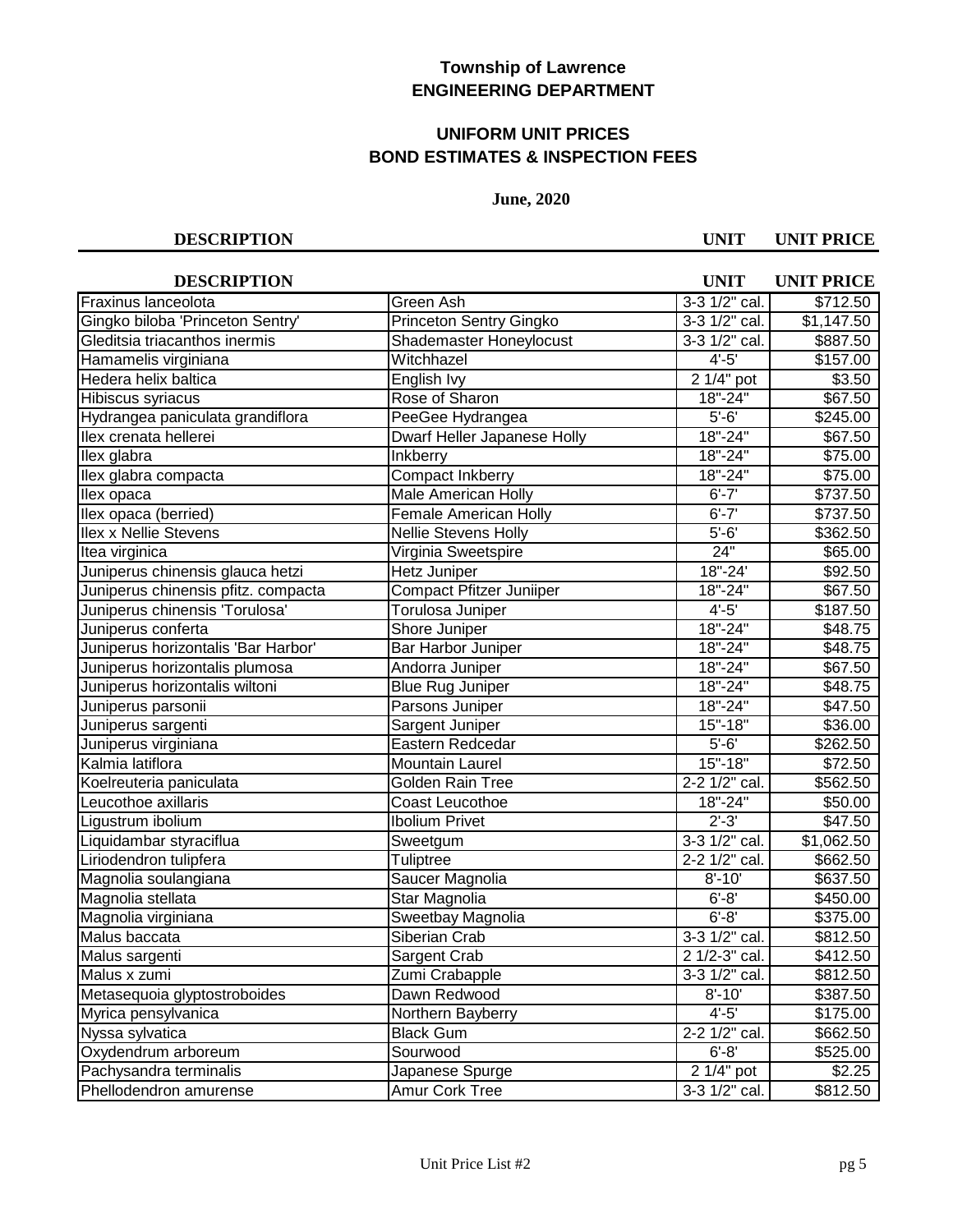# **UNIFORM UNIT PRICES BOND ESTIMATES & INSPECTION FEES**

## **June, 2020**

| <b>DESCRIPTION</b>               |                                        | <b>UNIT</b>          | <b>UNIT PRICE</b> |
|----------------------------------|----------------------------------------|----------------------|-------------------|
| Philadelphus coronaris           | Sweet Mockorange                       | 18"-24"              | \$67.50           |
| Picea abies                      | Norway Spruce                          | $5'-6'$              | \$330.00          |
| Picea abies                      | Norway Spruce                          | $6' - 7'$            | \$387.50          |
| Picea omorika                    | <b>Serbian Spruce</b>                  | $5 - 6'$             | \$362.50          |
| Pieris japonica                  | Japanese Andromeda                     | $15" - 18"$          | \$90.00           |
| Pinus nigra                      | <b>Austrian Pine</b>                   | $\overline{5' - 6'}$ | \$287.50          |
| Pinus nigra                      | <b>Austrian Pine</b>                   | $6 - 8$              | \$375.00          |
| Pinus strobus                    | <b>White Pine</b>                      | $5 - 6$              | \$237.50          |
| Pinus strobus                    | <b>White Pine</b>                      | $6' - 8'$            | \$262.50          |
| Pinus strobus                    | <b>White Pine</b>                      | $8' - 10'$           | \$387.50          |
| Pinus strobus fastigiata         | <b>Pyramidal White Pine</b>            | $6 - 8$              | \$375.00          |
| Pinus thunbergii                 | Japanese Black Pine                    | $5' - 6'$            | \$337.50          |
| Platanus acerifolia              | <b>London Plane</b>                    | 3-3 1/2" cal.        | \$962.50          |
| Platanus occidentalis            | American Sycamore                      | 3-3 1/2" cal.        | \$962.50          |
| Potentilla fruticosa             | <b>Bush Cinquefoil</b>                 | $12" - 18"$          | \$45.00           |
| Prunus accolade                  | <b>Accolade Flowering Cherry</b>       | 2-2 1/2" cal.        | \$362.50          |
| Prunus cerasifera 'Thundercloud' | Thundercloud Purpleleaf Flowering Plum | 2-2 1/2" cal.        | \$362.50          |
| Prunus serrulata 'Kwanzan'       | Kwanzan Cherry                         | 2-2 1/2" cal.        | \$362.50          |
| Prunus subhirtella pendula       | Weeping Japanese Cherry                | 2-2 1/2" cal.        | \$362.50          |
| Pseudotsuga menziesii            | Douglas Fir                            | $5' - 6'$            | \$322.50          |
| Pseudotsuga menziesii            | Douglas Fir                            | $6' - 8'$            | \$362.50          |
| Pyracantha 'Fiery Cascade'       | Fiery Cascade Firethorn                | 18"-24"              | \$45.00           |
| Pyrus calleryana 'Aristocrat'    | <b>Aristocrat Pear</b>                 | 3-3 1/2" cal.        | \$662.50          |
| Quercus coccinea                 | Scarlet Oak                            | 3-3 1/2" cal.        | \$875.00          |
| Quercus marcocarpa               | <b>Bur Oak</b>                         | 3-3 1/2" cal.        | \$912.50          |
| Quercus palustris                | Pin Oak                                | 3-3 1/2" cal.        | \$737.50          |
| Quercus phellos                  | <b>Willow Oak</b>                      | 3-3 1/2" cal.        | \$812.50          |
| Quercus rubrus                   | <b>Red Oak</b>                         | 3-3 1/2" cal.        | \$962.50          |
| Rhododendron catawbienese hybrid | Catawba Rhododendron (hyb.)            | $2' - 3'$            | \$117.50          |
| Rhododendron maximum roseum      | Rosebay Rhododendron                   | $2' - 3'$            | \$117.50          |
| Salix babylonica                 | <b>Weeping Willow</b>                  | 2 1/2-3" cal.        | \$364.00          |
| Sophora japonica                 | Scholartree                            | 3-3 1/2" cal.        | \$937.50          |
| Spirea vanhouttei                | Vanhoutte Spirea                       | $3' - 4'$            | \$128.00          |
| Spirea bumalda 'Anthony Waterer' | Anthony Waterer Spirea                 | 18"-24"              | \$50.00           |
| Spirea nipponica 'Snowmound'     | Snowmound Spirea                       | 18"-24"              | \$50.00           |
| Syringa reticulata               | Japanese Tree Lilac                    | $10' - 12'$          | \$1,150.00        |
| Syringa vulgaris                 | Common Purple Lilac                    | $\overline{5}'$ -6'  | \$245.00          |
| Taxus baccata repandens          | English Yew                            | $18" - 24"$          | \$105.00          |
| Taxus cuspidata densiformis      | Dense Yew                              | $31/2'-4'$           | \$195.00          |
| Taxus media hicksi               | <b>Hicks Yew</b>                       | 18"-24"              | \$117.50          |
| Thuja occidentalis nigra         | Dark American Arborvitae               | $5' - 6'$            | \$137.50          |
| Thuja occidentalis nigra         | Dark American Arborvitae               | $6' - 7'$            | \$200.00          |